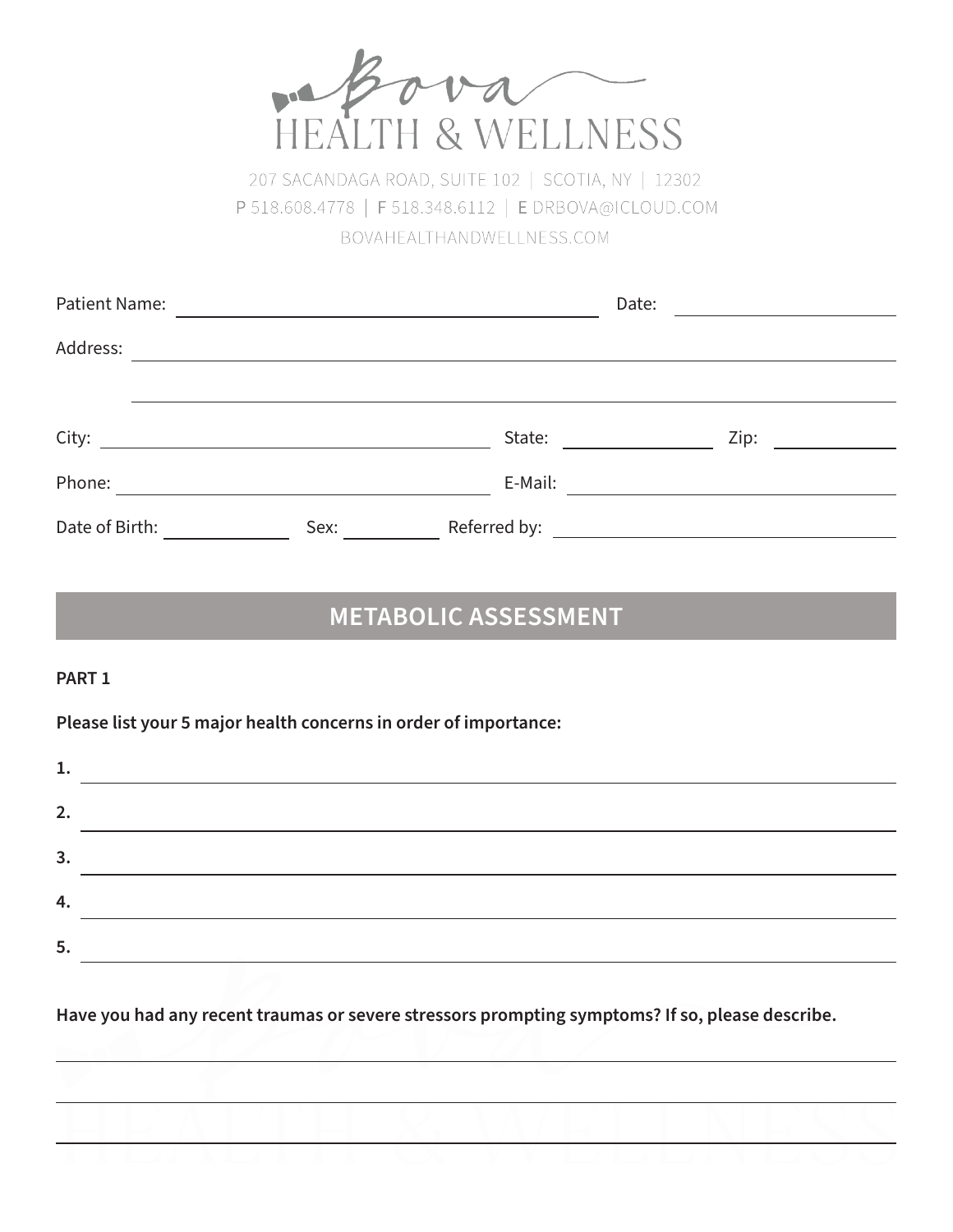# **PART II**

# **Please circle the appropriate number of all questions below. 0 as the least/never to 3 the most/always.**

| <b>CATEGORY I</b><br>Feeling the bowels do not empty completely<br>Lower abdominal pain relieved by passing stool or gas<br>Alternating constipation and diarrhea<br>Diarrhea<br>Constipation<br>Hard, dry, or small stool<br>Coated tongue or "fuzzy" debris on tongue<br>Pass large amount of foul-smelling gas<br>More than 3 bowel movements daily<br>Use laxatives frequently |   | 0123<br>0123<br>0123<br>0123<br>0123<br>0 1 2 3<br>0123<br>0123<br>0123<br>0123 | <b>CATI</b><br>Roug<br>Indig<br>Pain<br>Exce<br>Nau:<br>Stoo<br>O<br>Freq<br>Incre                   |
|------------------------------------------------------------------------------------------------------------------------------------------------------------------------------------------------------------------------------------------------------------------------------------------------------------------------------------------------------------------------------------|---|---------------------------------------------------------------------------------|------------------------------------------------------------------------------------------------------|
| <b>CATEGORY II</b><br>Increasing frequency of food reactions<br>Unpredictable food reactions<br>Aches, pains, and swelling throughout the body<br>Unpredictable abdominal swelling<br>Frequent bloating and distention after eating<br>Abdominal intolerance to sugars and starches                                                                                                |   | 0 1 2 3<br>0 1 2 3<br>0 1 2 3<br>0 1 2 3<br>0 1 2 3<br>0123                     | <b>CATI</b><br>Grea<br>Low<br>e<br><b>Bitte</b><br>Burp<br>Diffi<br>Unex<br>Yellc<br>Stoo<br>n       |
| <b>CATEGORY III</b><br>Intolerance to smells<br>Intolerance to jewelry<br>Intolerance to shampoo, lotion, detergents, etc.<br>Multiple smell and chemical sensitivities<br>Constant skin outbreaks                                                                                                                                                                                 |   | 0 1 2 3<br>0 1 2 3<br>0 1 2 3<br>0 1 2 3<br>0123                                | Redo<br>Dry o<br>Histo<br>Have                                                                       |
| <b>CATEGORY IV</b><br>Excessive belching, burping, or bloating<br>Gas immediately following a meal<br>Offensive breath<br>Difficult bowel movements<br>Sense of fullness during and after meals<br>Difficulty digesting fruits and vegetables or<br>undigested food found in stools                                                                                                |   | 0 1 2 3<br>0 1 2 3<br>0 1 2 3<br>0123<br>0 1 2 3<br>0123                        | <b>CATI</b><br>Acne<br>Exce<br>Over<br>Bodi<br>Horr<br>Weig<br>Poor<br>Exce                          |
| <b>CATEGORY V</b><br>Stomach pain, burning, or aching 1-4 hours after eating<br>Use antacids<br>Feel hungry an hour or two after eating<br>Heartburn when lying down or bending forward<br>Temporary relief by using antacids, food, milk, or<br>carbonated beverages                                                                                                              | 0 | 0123<br>0 1 2 3<br>0123<br>0123<br>1 2 3                                        | <b>CATI</b><br>Crav<br>Irrita<br>Dep <sub>6</sub><br>Get l<br>Eatir<br>Feel<br>Agita<br>Poor<br>Blur |
| Digestive problems subside with rest and relaxation<br>Heartburn due to spicy foods, chocolate, citrus,<br>peppers, alcohol, and caffeine                                                                                                                                                                                                                                          |   | 0 1 2 3                                                                         |                                                                                                      |

#### **EGORY VI**

| Roughage and fiber cause constipation                  | 0123 |
|--------------------------------------------------------|------|
| Indigestion and fullness last 2-4 hours after eating   | 0123 |
| Pain, tenderness, soreness on left side under rib cage | 0123 |
| Excessive passage of gas                               | 0123 |
| Nausea and/or vomiting                                 | 0123 |
| Stool, undigested, foul smelling, mucus-like, greasy   | 0123 |
| or poorly formed                                       |      |
| Frequent urination                                     | 0123 |
| Increased thirst and appetite                          | 123  |

#### **EGORY VII**

| Greasy or high-fat foods cause distress                   |     | 0123       |    |
|-----------------------------------------------------------|-----|------------|----|
| Lower bowel gas and/or bloating several hours after       |     | 0123       |    |
| eating                                                    |     |            |    |
| Bitter metallic taste in mouth, especially in the morning |     | 0123       |    |
| Burpy, fishy taste after consuming fish oils              |     | 0123       |    |
| Difficulty losing weight                                  |     | 0, 1, 2, 3 |    |
| Unexplained itchy skin                                    |     | 0123       |    |
| Yellowish cast to eyes                                    |     | 0123       |    |
| Stool color alternates from clay colored to               |     | 0123       |    |
| normal brown                                              |     |            |    |
| Reddened skin, especially palms                           |     | 0123       |    |
| Dry or flaky skin and/or hair                             |     | 0, 1, 2, 3 |    |
| History of gallbladder attacks or stones                  |     | 0123       |    |
| Have you had your gallbladder removed?                    | Yes |            | No |

#### **EGORY VIII**

| Acne and unhealthy skin         |  | 0123       |  |
|---------------------------------|--|------------|--|
| Excessive hair loss             |  | 0123       |  |
| Overall sense of bloating       |  | 0123       |  |
| Bodily swelling for no reason   |  | 0123       |  |
| Hormone imbalanced              |  | 0, 1, 2, 3 |  |
| Weight gain                     |  | 0, 1, 2, 3 |  |
| Poor bowel function             |  | 0123       |  |
| Excessively foul-smelling sweat |  | 0, 1, 2, 3 |  |
|                                 |  |            |  |

#### **CGORY IX**

| Crave sweets during the day                |  | 0123       |  |
|--------------------------------------------|--|------------|--|
| Irritable if meals are missed              |  | 0123       |  |
| Depend on coffee to keep going/get started |  | 0123       |  |
| Get light-headed if meals are missed       |  | 0123       |  |
| Eating relieves fatigue                    |  | 0123       |  |
| Feel shaky, jittery, or have tremors       |  | 0123       |  |
| Agitated, easily upset, nervous            |  | 0123       |  |
| Poor memory/forgetful                      |  | 0123       |  |
| <b>Blurred vision</b>                      |  | 0, 1, 2, 3 |  |
|                                            |  |            |  |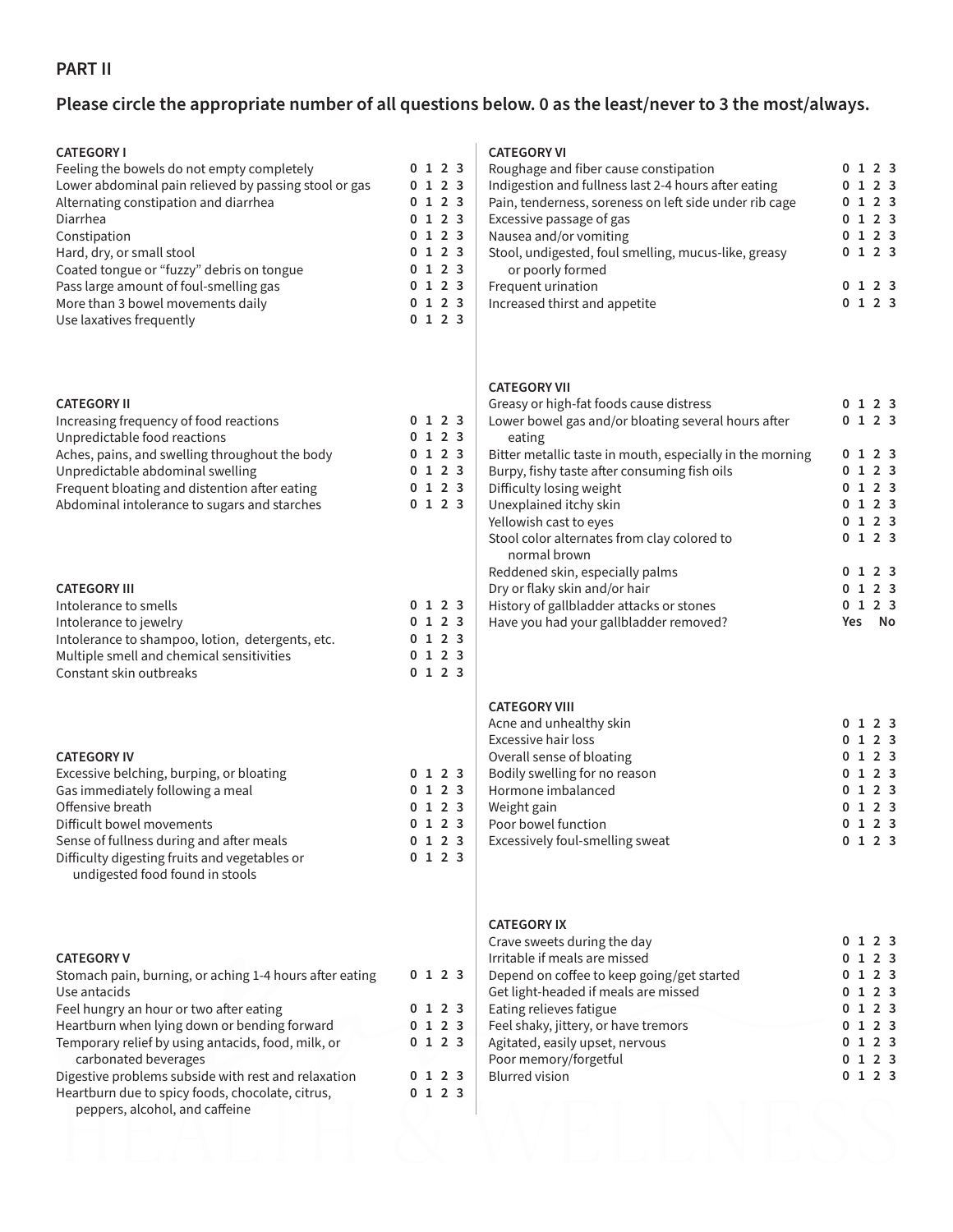#### **CATEGORY X**

| Fatigue after meals                              | 012            |  |
|--------------------------------------------------|----------------|--|
| Crave sweets during the day                      | 012            |  |
| Eating sweets does not relieve craving for sugar | 012            |  |
| Must have sweets after meals                     | 012            |  |
| Waist girth is equal or larger than hip girth    | 012            |  |
| Frequent urination                               | 012            |  |
| Increased thirst and appetite                    | 012            |  |
| Difficulty losing weight                         | 1 <sub>2</sub> |  |

### **CATEGORY XI**

| Cannot stay asleep                 |  | 0123    |  |
|------------------------------------|--|---------|--|
| Crave salt                         |  | 0 1 2 3 |  |
| Slow starter in the morning        |  | 0123    |  |
| Afternoon fatigue                  |  | 0123    |  |
| Dizziness when standing up quickly |  | 0123    |  |
| Afternoon headaches                |  | 0123    |  |
| Headaches with exertion or stress  |  | 0123    |  |
| Weak nails                         |  | 0123    |  |
|                                    |  |         |  |

| <b>CATEGORY XII</b>                                   |  |         |  |
|-------------------------------------------------------|--|---------|--|
| Cannot fall asleep                                    |  | 0 1 2 3 |  |
| Perspire easily                                       |  | 0123    |  |
| Under high amount of stress                           |  | 0123    |  |
| Weight gain when under stress                         |  | 0123    |  |
| Wake up tired even after 6 or more hours of sleep     |  | 0123    |  |
| Excessive perspiration or perspiration with little or |  | 0123    |  |
| no activity                                           |  |         |  |

#### **CATEGORY XIII**

| Edema and swelling in ankles and wrists   |  | 0123 |  |
|-------------------------------------------|--|------|--|
| Muscles cramping                          |  | 0123 |  |
| Poor muscle endurance                     |  | 0123 |  |
| Frequent urination                        |  | 0123 |  |
| Frequent thirst                           |  | 0123 |  |
| Crave salt                                |  | 0123 |  |
| Abnormal sweating from minimal activity   |  | 0123 |  |
| Alteration in bowel regularity            |  | 0123 |  |
| Inability to hold breath for long periods |  | 0123 |  |
| Shallow, rapid breathing                  |  | 0123 |  |

#### **CATEGORY XIV**

| Tired/sluggish                                          |  |      |  |
|---------------------------------------------------------|--|------|--|
| Feel cold - hands, feet, all over                       |  | 0123 |  |
| Require excessive amounts of sleep to function properly |  | 0123 |  |
| Increase in weight even with low-calorie diet           |  | 0123 |  |
| Gain weight easily                                      |  | 0123 |  |
| Difficult, infrequent bowel movements                   |  | 0123 |  |
| Depression/lack of motivation                           |  | 0123 |  |
|                                                         |  |      |  |

#### **CATEGORY XIV** *(Cont'd)*

| Morning headaches that wear off as the day progresses |  | 0, 1, 2, 3 |  |
|-------------------------------------------------------|--|------------|--|
| Outer third of eyebrow thins                          |  | 0123       |  |
| Thinning hair on scalp, face, or genitals, or         |  | 0123       |  |
| excessive hair loss                                   |  | 0 1 2 3    |  |
| Dryness of skin/and/or scalp                          |  | 0 1 2 3    |  |
| Mental sluggishness                                   |  | 0 1 2 3    |  |
|                                                       |  |            |  |

#### **CATEGORY XV**

| Heart palpitations           |  | 0123 |  |
|------------------------------|--|------|--|
| Inward trembling             |  | 0123 |  |
| Increased pulse even at rest |  | 0123 |  |
| Nervous and emotional        |  | 0123 |  |
| Insomnia                     |  | 0123 |  |
| Night sweats                 |  | 0123 |  |
| Difficulty gaining weight    |  | 0123 |  |
|                              |  |      |  |

#### **CATEGORY XVI**

| Diminished sex drive                             |  | 0 1 2 3 |  |
|--------------------------------------------------|--|---------|--|
| Menstrual disorders or lack of menstruation      |  | 0123    |  |
| Increased ability to eat sugars without symptoms |  | 0123    |  |
|                                                  |  | 0 1 2 3 |  |

#### **CATEGORY XVII**

| Increased sex drive         |  | 0 1 2 3 |  |
|-----------------------------|--|---------|--|
| Tolerance to sugars reduced |  | 0 1 2 3 |  |
| "Splitting" type headaches  |  | 0 1 2 3 |  |

### **CATEGORY XVIII** *(Males Only)*

| Urination difficulty or dribbling    | 0 1 2 3    |
|--------------------------------------|------------|
| Frequent urination                   | 0 1 2 3    |
| Pain inside of legs or heels         | 0 1 2 3    |
| Feeling of incomplete bowel emptying | 0, 1, 2, 3 |
| Leg twitching at night               | 0, 1, 2, 3 |

#### **CATEGORY XIX** *(Males Only)* Decreased libido

| Decreased libido                                   |    | 1 2 3       |  |
|----------------------------------------------------|----|-------------|--|
| Decreased number of spontaneous morning erections  |    | 1 2 3       |  |
| Decreased fullness of erections                    |    | $1 \t2 \t3$ |  |
| Difficulty maintaining morning erections           |    | 1 2 3       |  |
| Spells of mental fatigue                           |    | 0123        |  |
| Inability to concentrate                           |    | 0123        |  |
| Episodes of depression                             |    | 0123        |  |
| Muscle soreness                                    |    | 1 2 3       |  |
| Decreased physical stamina                         |    | 0123        |  |
| Unexplained weight gain                            |    | 0123        |  |
| Increase in fat distribution around chest and hips |    | 1 2 3       |  |
| Sweating attacks                                   |    | 1 2 3       |  |
| More emotional than in the past                    | 1. | 2 3         |  |
|                                                    |    |             |  |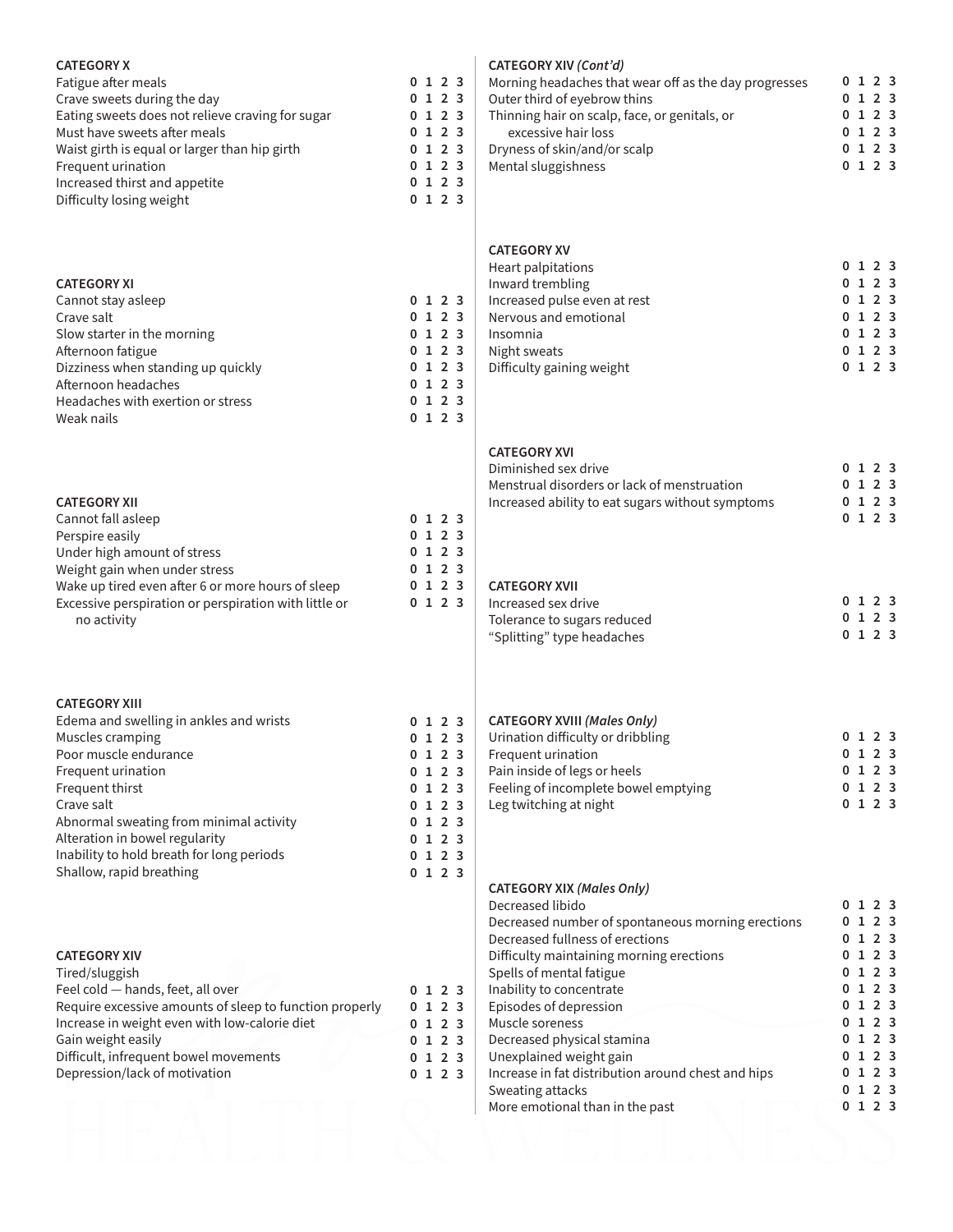| <b>CATEGORY XX (Menstruating Females Only)</b>  |         | <b>CATEGORY XXI (Menopausal Females Only)</b>      |             |
|-------------------------------------------------|---------|----------------------------------------------------|-------------|
| Peri-menopausal                                 | 0123    | How many years have you been menopausal?           | vears       |
| Alternating menstrual cycle lengths             | 0123    | Since menopause, do you ever have uterine bleeding | - No<br>Yes |
| Extended menstrual cycle (greater than 32 days) | 0123    | Hot flashes                                        | 0123        |
| Shortened menstrual cycle (less than 24 days)   | 0123    | Mental fogginess                                   | 0123        |
| Pain and cramping during periods                | 0 1 2 3 | Disinterest in sex                                 | 0123        |
| Scanty blood flow                               | 0123    | Mood swings                                        | 0123        |
| Heavy blood flow                                | 0123    | Depression                                         | 0123        |
| Breast pain and swelling during menses          | 0123    | Painful intercourse                                | 0123        |
| Pelvic pain during menses                       | 0123    | Shrinking breasts                                  | 0123        |
| Irritable and depressed during menses           | 0123    | Facial hair growth                                 | 0123        |
| Acne                                            | 0123    | Acne                                               | 0123        |
| Facial hair growth                              | 0123    | Increased vaginal pain, dryness, or itching        | 0123        |
| Hair loss/thinning                              | 0123    |                                                    |             |

### **PART III**

# **Please list what a normal day of eating looks like for you and at what time you typically eat. Please circle N/A when you do not eat a meal or snack.**

| <b>Breakfast</b> | Time: | N/A |  |
|------------------|-------|-----|--|
| Snack            | Time: | N/A |  |
| Lunch            | Time: | N/A |  |
| Snack            | Time: | N/A |  |
| Dinner           | Time: | N/A |  |
| Snack            | Time: | N/A |  |

**Please list any other times you eat during the day and what you eat:**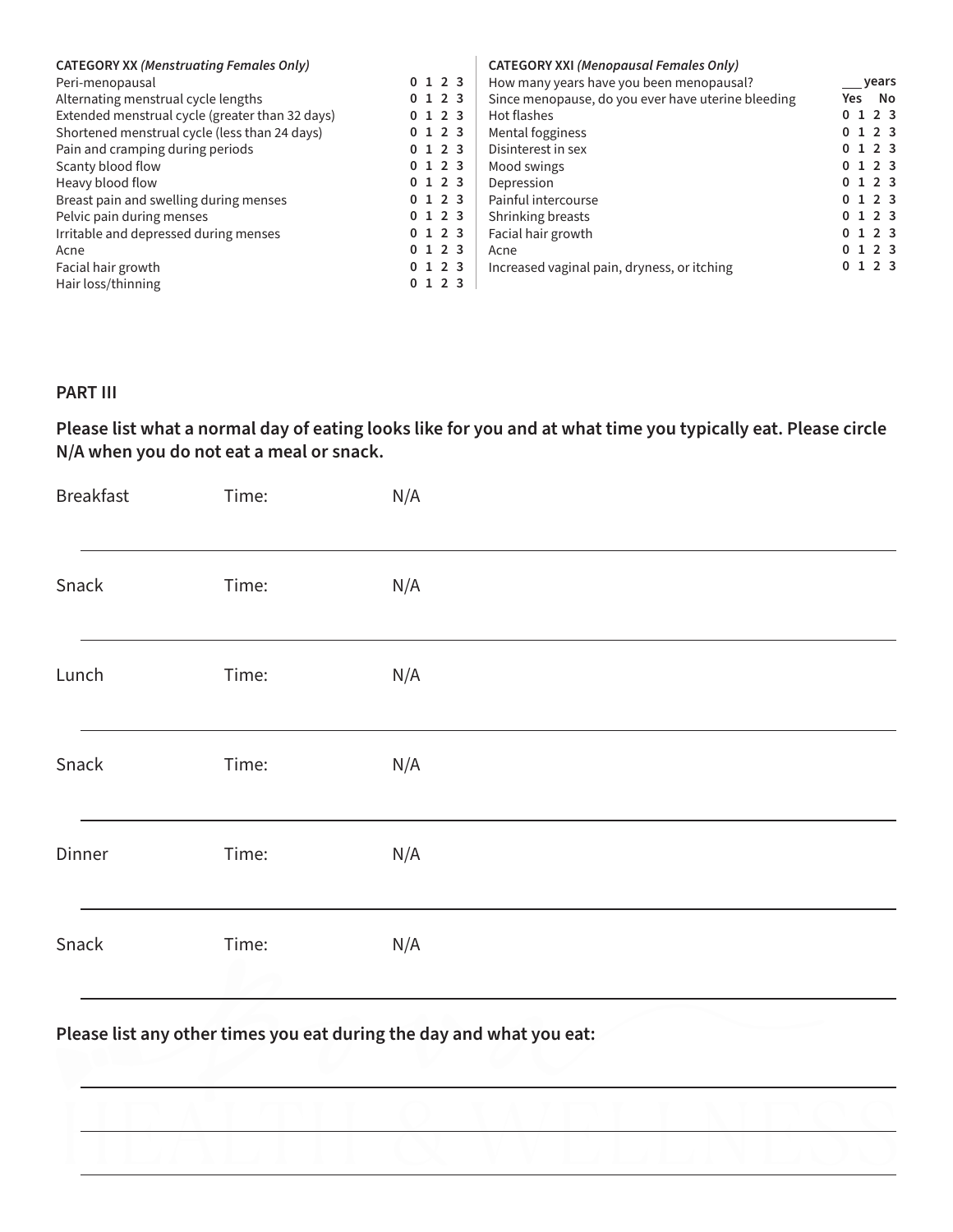### **PART IV**

**Please list any medications you currently take and for what conditions:**

**Please list any natural supplements you currently take and for what conditions:**

# HISTORY & CURRENT CONCERNS

|                                                                                           |                                                                                        |                                                     | 1. Using a scale from 0-10 (10 being the worst), how would you rate your problem?                              |  |  |  |
|-------------------------------------------------------------------------------------------|----------------------------------------------------------------------------------------|-----------------------------------------------------|----------------------------------------------------------------------------------------------------------------|--|--|--|
| $\Omega$                                                                                  |                                                                                        |                                                     | 1 2 3 4 5 6 7 8 9 10 (please circle one)                                                                       |  |  |  |
| 2. Who else have you seen for your problem?<br>$\Box$ Chiropractor<br>$\Box$ ER Physician | Massage Therapist                                                                      | $\Box$ Neurologist $\Box$<br>No One<br>$\mathbf{1}$ | Primary Care Physician<br>$\Box$ Orthopedist $\Box$ Physical Therapist<br>$\perp$                              |  |  |  |
|                                                                                           |                                                                                        |                                                     |                                                                                                                |  |  |  |
|                                                                                           | 5. What concerns you the most about your problem? What does it prevent you from doing? |                                                     |                                                                                                                |  |  |  |
|                                                                                           |                                                                                        |                                                     |                                                                                                                |  |  |  |
| 6. What is your:                                                                          |                                                                                        |                                                     |                                                                                                                |  |  |  |
|                                                                                           |                                                                                        |                                                     | Occupation and the contract of the contract of the contract of the contract of the contract of the contract of |  |  |  |
| 7. Please indicate any family members with the following diseases:                        |                                                                                        |                                                     |                                                                                                                |  |  |  |
| Lupus<br><b>Heart Problems</b>                                                            | Rheumatoid Arthritis                                                                   | <b>Diabetes</b><br>MS<br>Colitis/IBS                | Cancer<br>Hypothyroid/Hashimoto's                                                                              |  |  |  |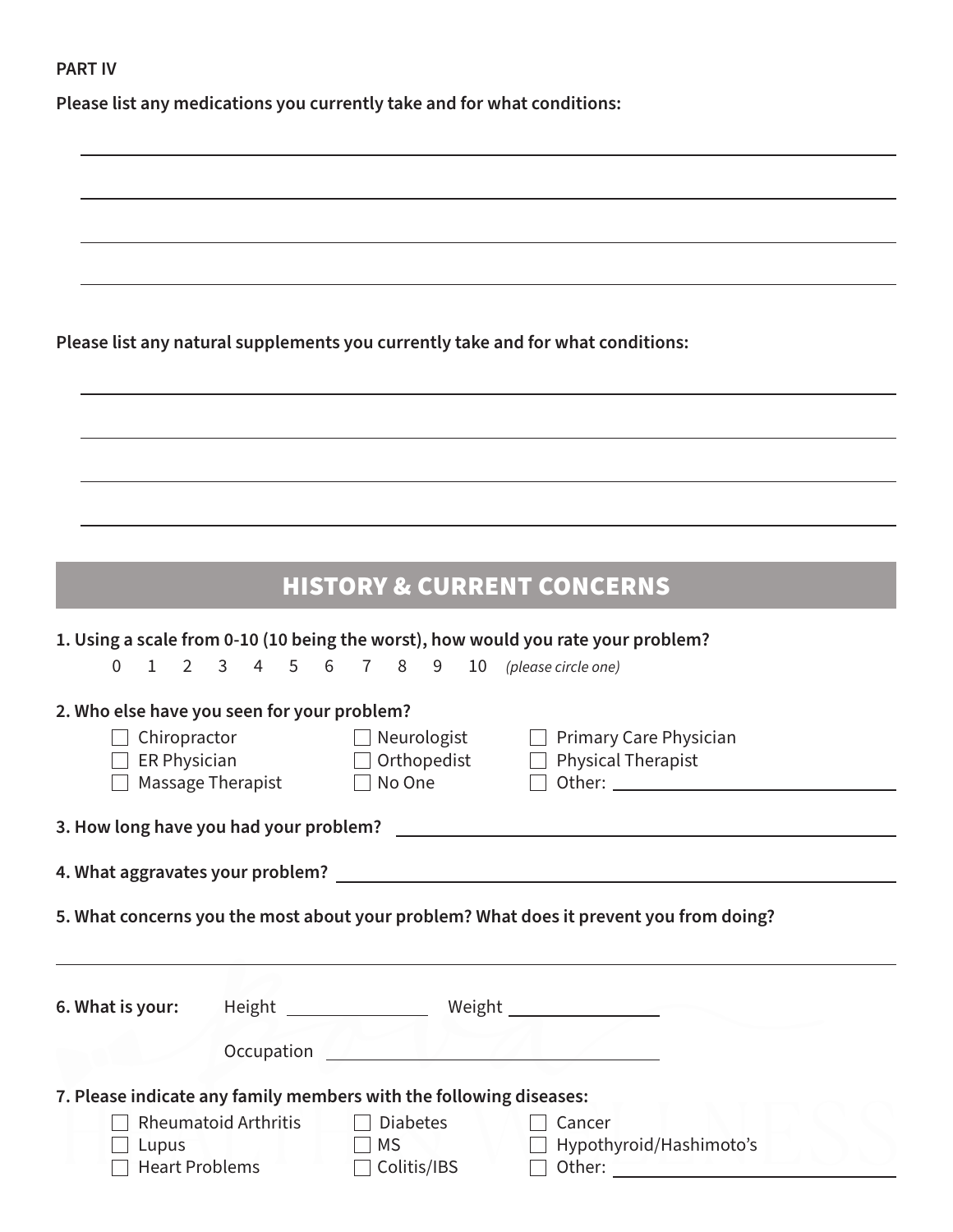## **8. Do you currently suffer from any of these conditions?**



**9. Indicate on the drawings below where you have pain/symptoms or check the box below:**

 $\Box$  N/A